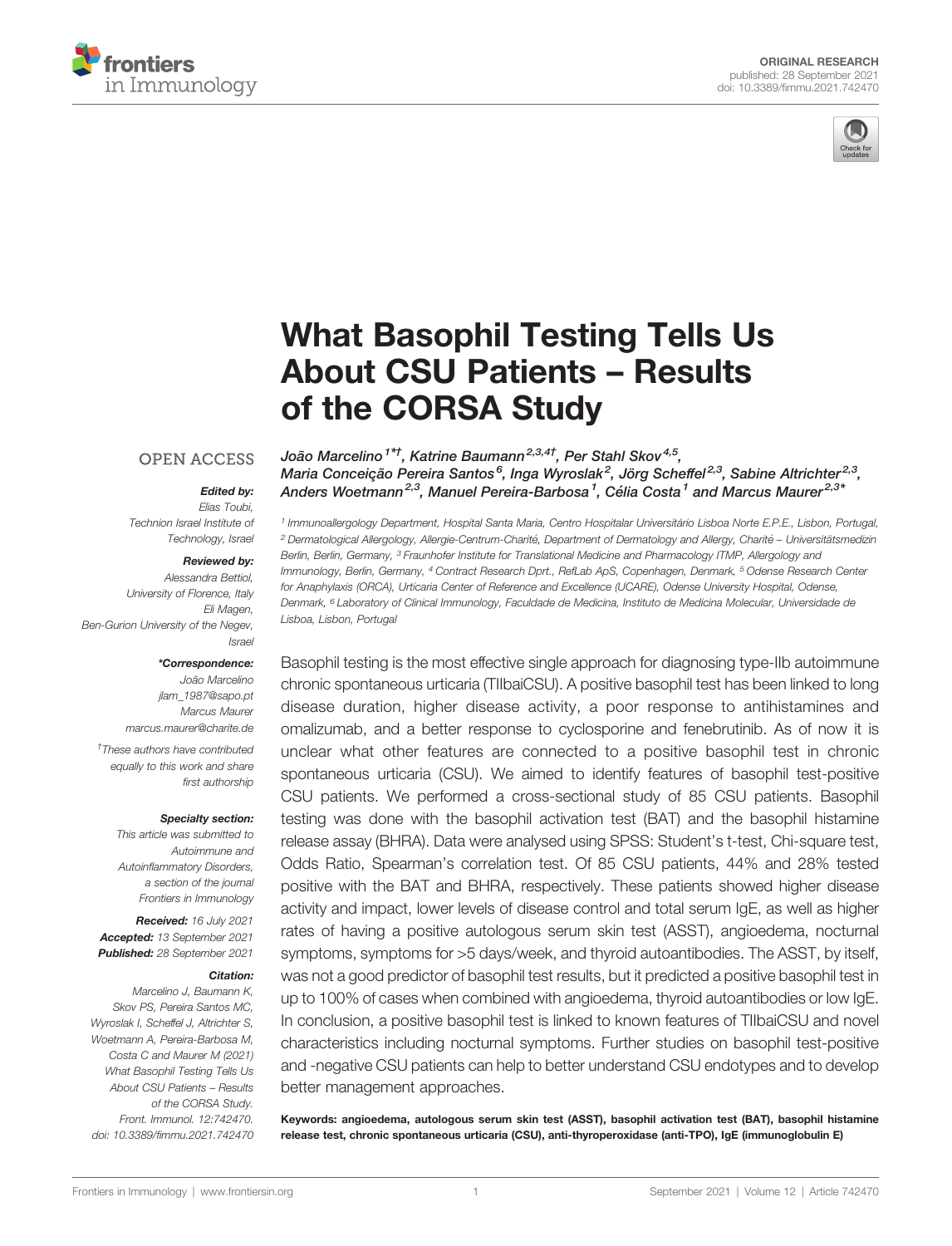# INTRODUCTION

Chronic spontaneous urticaria (CSU) is a common and debilitating disease, affecting adults and children, with a marked impact on patients' quality of life [\(1](#page-7-0)–[5](#page-7-0)). It is defined by the spontaneous appearance of transient itchy wheals (hives), angioedema, or both for more than 6 weeks ([1](#page-7-0)–[6\)](#page-7-0). Recent advances have characterized CSU as an autoantibody-driven disease, where mast cells and basophils in the skin are activated through two distinct pathways ([4](#page-7-0), [5\)](#page-7-0).

In type I autoimmune CSU (TIaiCSU, also called autoallergic CSU), IgE autoantibodies are cross-linked by self-antigens, for example thyroid peroxidase or interleukin 24 [\(2](#page-7-0)–[5](#page-7-0)). In type IIb autoimmune CSU (TIIbaiCSU), IgG and IgM autoantibodies are directed against IgE receptors (or IgE itself) on the surface of mast cells and basophils [\(1](#page-7-0)–[7](#page-7-0)).

In clinical practice, it is important to know if a patient has TIIbaiCSU, as TIaiCSU and TIIbaiCSU present distinct phenotypes. Patients with TIIbaiCSU have been shown to have an increased risk of developing other autoimmune diseases, of failing antihistamine and omalizumab treatment, and of having a better response to cyclosporine and fenebrutinib [\(8](#page-7-0)–[11\)](#page-7-0). They have also been linked to higher disease activity and impact, making effective treatment both critical and challenging. The identification of further characteristics that characterize both subgroups is still a matter of ongoing research [\(4\)](#page-7-0).

TIIbaiCSU is diagnosed by the combination of three tests, i.e. the autologous serum skin test (ASST), the basophil activation test (BAT) or the basophil histamine release assay (BHRA), and an ELISA or Western Blot-based autoantibody assay ([1](#page-7-0)). Testing of all CSU patients for TIIBaiCSU with these three test is difficult, for several reasons, including their availability and the high and increasing prevalence of CSU, of up to 1.4% ([12\)](#page-7-0).

Basophil testing, with the BAT or the BHRA, is the single best diagnostic test for TIIbaiCSU. The recent PURIST study found that the BAT and the BHRA were 69% and 88% predictive of TIIbaiCSU, respectively [\(4\)](#page-7-0). In addition, several reports show that the BAT/BHRA alone can identify patients with higher disease activity, longer disease duration, and poorer response to omalizumab ([1](#page-7-0), [9,](#page-7-0) [13,](#page-7-0) [14](#page-7-0)). In contrast, the ASST, initially thought off as a good, inexpensive, globally available marker of TIIbaiCSU, is only 27% predictive of TIIbaiCSU [\(4\)](#page-7-0). Moreover, the ASST is influenced by the intake of antihistamines (the firstline treatment and a treatment difficult to interrupt in patients with severe urticaria), it does not give a quantifiable result, and handling of biologic samples requires exceptional care, as reinjecting patients' sera has important safety requirements ([15\)](#page-7-0).

Basophil testing of patients with CSU is performed at many urticaria centers of reference and excellence [UCAREs ([16\)](#page-7-0)] and by a limited number of commercial vendors. Finding ways of selecting patients who benefit the most from performing TIIbaiCSU tests are needed; as diagnosing CSU patients with TIIbaiCSU has real implications for the patient and the physician.

The present CORSA (component-resolved screening for autoimmune chronic spontaneous urticaria) study has two main objectives: 1) to confirm known and identify as of yet unknown features of BAT/BHRA-positive CSU patients, 2) to identify combinations of clinical and laboratory markers of CSU patients that can help to guide patient selection for basophil testing.

#### MATERIALS AND METHODS

#### Patient Selection and Study Conduct

We performed a cross-sectional, single-centre study of 85 patients with CSU with daily symptoms. Patients were evaluated during a 1-year follow-up to evaluate the therapy needed to achieve CSU control. Patients were considered eligible if they had active CSU, and if they were not, nor had ever been, on omalizumab or cyclosporine. Patients were excluded if they had not performed all 3 of the following: the ASST, the BAT and the BHRA.

The CORSA study was approved by the corresponding ethics committee: Comissão de Ética do Centro Hospitalar Universitário Lisboa Norte e Centro Académico Médico de Lisboa (Ethics Committee authorization references 129/17 and 339/19). The study was conducted according to the Declaration of Helsinki, Good Clinical Practice and local regulations. All patients provided written informed consent.

#### Clinical Assessment of Patients

Data collected included: 1) date of CSU onset, 2) CSU duration, 3) presence of angioedema, 4) hives duration, 5) number of symptomatic days per week, 6) therapy necessary to achieve control (evaluated 12 months after patient enrolment), 7) presence of comorbid autoimmune diseases, 8) CSU activity as assessed with the Urticaria Activity Score 7 [UAS7 [\(9,](#page-7-0) [17](#page-7-0))] CSU impact, evaluated with the Dermatology Life Quality Index [DLQI ([18,](#page-7-0) [19\)](#page-7-0)], and [\(8](#page-7-0)) CSU control per the Urticaria Control Test [UCT ([20\)](#page-7-0)]. The DLQI and UCT questionnaires were filled on the day of the ASST, and the UAS7 was calculated for the week prior to the ASST.

The ASST and BAT were performed according to clinical practice, and not for the purposes of the study. The BHRA was performed for this study from surplus serum collected from the patients.

#### Additional Measurements

Additional assessments included patient age, gender, total serum IgE, C3, C4, CH50, thyroid-stimulating hormone, free T4, thyroid auto-antibodies (anti-Tg and anti-TPO), ANA, antidsDNA, complete blood count, C-reactive protein, erythrocyte sedimentation rate, protein electrophoresis, immunoglobulins, liver and kidney function.

Abbreviations: CSU, Chronic spontaneous urticaria; BAT, basophil activation test; BHRA, basophil histamine release assay; ASST, autologous serum skin test; UAS 7, urticaria activity score 7; DLQI, dermatology life quality index; UCT, urticaria control test; anti-TPO, anti-thyroperoxidase autoantibody; anti-Tg, antithyroglobulin autoantibody; TIaiCSU, type I autoimmune CSU; TIIbaiCSU, type IIb autoimmune CSU; ANA, antinuclear antibody; anti-ds-DNA, anti-double stranded DNA antibody; TsIgE, total serum IgE.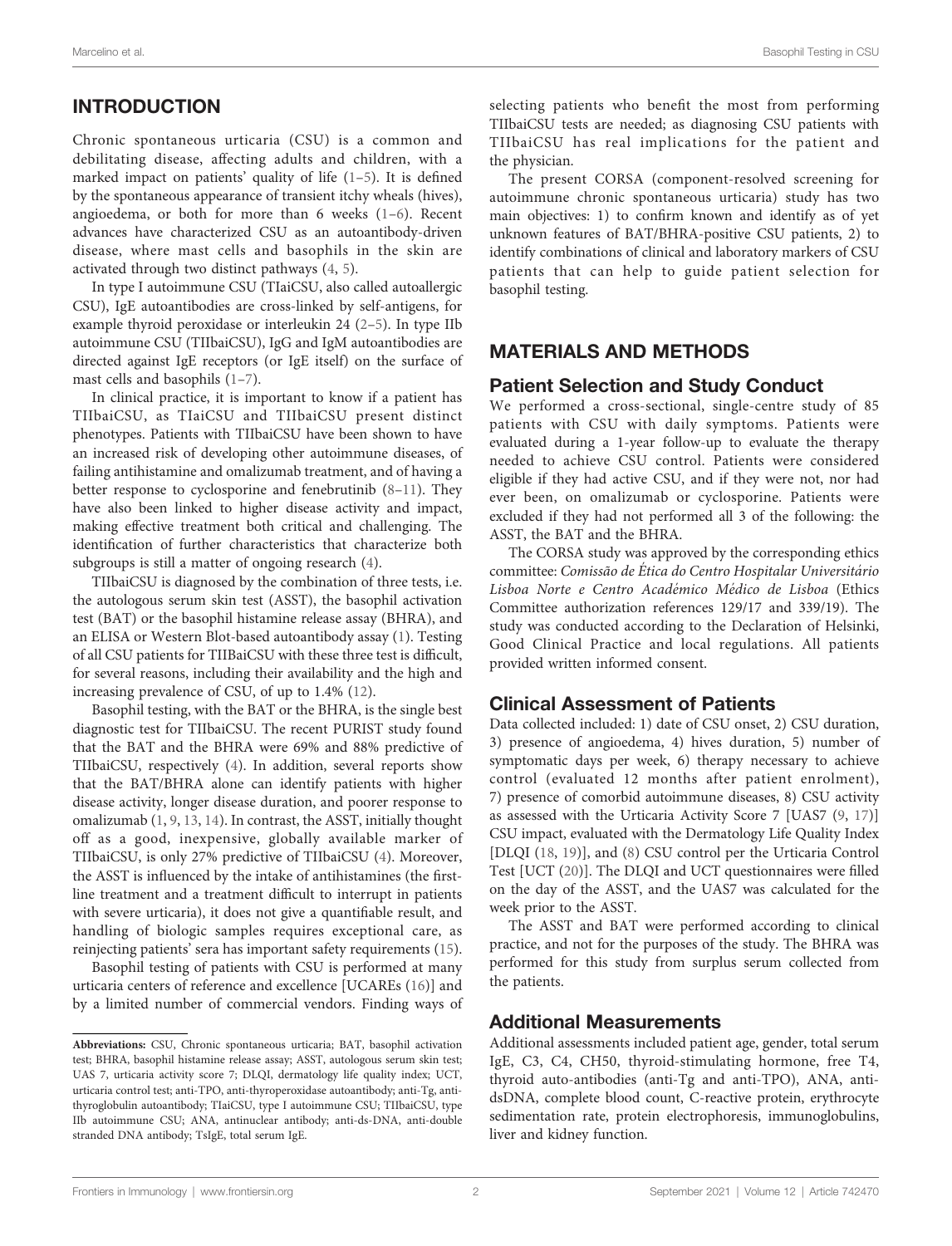Patient history information was collected on a first visit to our urticaria outpatient clinic at our Immunoallergology Department. A second visit was scheduled within one month of the first visit. Patients were instructed to stop any antihistamine medication for 5 days and any systemic corticosteroids for at least 2 weeks prior to their second visit. On their second visit, venous blood was drawn to perform the ASST. The same blood was used to perform the BAT, the BHRA and the remaining blood tests. The UAS7, DLQI and UCT were collected on their second visit as well.

## The Autologous Serum Skin Test (ASST)

The ASST was performed as previously reported ([15](#page-7-0), [21,](#page-7-0) [22\)](#page-7-0). Venous blood was collected on the day of the test, centrifuged and the serum was used to perform the ASST (the same serum was also used to perform the BAT and BHRA). An intradermal test was performed, by injecting 50 μl of serum with an insulin needle and reading after 30 minutes. The test was considered positive when the diameter of the serum induced wheal was ≥1.5mm larger than that induced by saline and erythema was present.

## The Basophil Activation Test (BAT)

The BAT was carried out by the Laboratory of Clinical Immunology, Faculdade de Medicina, Instituto de Medicina Molecular, Universidade de Lisboa, Lisbon, Portugal. The serum from the patients was exposed to heat complement-inactivation, for 30 minutes, before being tested at dilutions of 1:1, 1:5, 1:10. A positive control with N-formyl-L-methionyl-L-leucylphenylalanine (fMLP) and anti-FcϵRI, and a negative control with saline solution (NaCl 0,9%), were used. IL-3 (stimulation buffer) and donor basophils were added to each tube, and double staining was performed with anti-CCR3-PE and anti-CD63-FITC monoclonal antibodies (Bühlmann, Switzerland) and incubated at 37°C for 15 minutes. Afterwards, erythrocytes were lysed for 10 minutes, and then the samples were washed (PBS buffer) and resuspended with the same solution. Data acquisition was performed by flow cytometry FACSCalibur (Becton-Dickinson Immunocytometry System, CA). The basophil population was identified as CCR3+ cells, and basophil activation was expressed as a proportion of CD63+ basophils corrected for the negative control and as a ratio of CD63 (%) of activated cells and negative control – stimulation index (SI). Data analysis was performed by Flow Jo (TreeStar, Ashland, or USA). Each serum was tested with basophils from three donors and the results were considered positive when there was a basophil activation percentage  $\geq 5\%$ activation, in response to the 1:1 serum dilution, and a stimulation index  $(SI) \geq 2$  in the basophils of at least one donor.

## The Basophil Histamine Release Assay (BHRA)

The BHRA was carried out by RefLab ApS, Copenhagen, Denmark. Four buffy coats (obtained from the Danish National Hospital; Rigshospitalet, Copenhagen, Denmark), containing healthy donor basophils, were stored at 2-8°C overnight with IL-3 in a final concentration of 1 ng/ml. Buffy coats were washed in saline the following day and surface IgE was partially removed using a stripping buffer (pH 3.6, RefLab, Copenhagen, Denmark) before

the cells were resuspended in Pipes buffer (RefLab, Copenhagen, Denmark). Stripped buffy coats were incubated at 37°C for 60 min with 20% patient serum and supernatants were then extracted for histamine quantification in the histamine release (HR) assay: Glass fiber-coated microtiter plates were loaded with 25 μl of each supernatant and incubated for 1 hour before histamine was measured using the ortho-phthaldialdehyde method and a highly sensitive fluorometer (Histareader 501, RefLab, Copenhagen, Denmark) according to RefLab instructions. The total histamine content was determined by lysing the basophils using 7% perchloric acid, and the histamine release was expressed as a percentage of the total. A response >16.5% of the spontaneous release was considered positive.

# Statistical Analysis

Data were analysed using SPSS software version 22.0 (IBM Corporation, New York, USA). Laboratory and clinical data of patients were compared using students t-test for numerical data and chi-square test and odds ratio test for categorical data. Correlation between variables was calculated using the Spearman's correlation test.

The characteristics identified by the chi-square and student tests were used and combined to identify basophil test positive patients. For this analysis, we calculated the values of sensitivity, specificity, positive and negative predictive values for our sample.

Based on the data results, a decision tree was built using the CHAID algorithm (qui-squared automatic interaction detection) to enhance the ability to identify basophil test positive patients. The sensitivity, specificity, positive and negative predictive values were also calculated for these results.

In case of missing data, cases were excluded analysis by analysis, recalculating the N for the existing values. Results were reported as significant when the p was less than 0.05.

# RESULTS

## The BAT, BHRA, or Both Are Positive in a Significant Subset of CSU Patients

Of the 85 patients with CSU (81% female, average age of  $46 \pm 16$ ) years), 37 (44%) and 24 (28%) were positive in the basophil activation test (BAT) and the basophil histamine release assay (BHRA), respectively. Both tests showed a significant correlation ( $r=0.43$ ,  $p<0.05$ ), with a 70% match of the results (with 21% of all patients showing double positivity and 49% of all patients showing double negativity).

#### CSU Patients With a Positive BAT or BHRA More Often Have Angioedema, Nocturnal Symptoms, and Wheals on Five or More Days per Week

Three clinical characteristics were statistically more frequent (p<0.05) in BAT-positive and in BHRA-positive compared to BAT/BHRA-negative patients ([Table 1](#page-3-0)): 1) the occurrence of angioedema (BAT: 62% vs 35%; BHRA: 67% vs 39%); 2) the occurrence of nocturnal symptoms, sometimes causing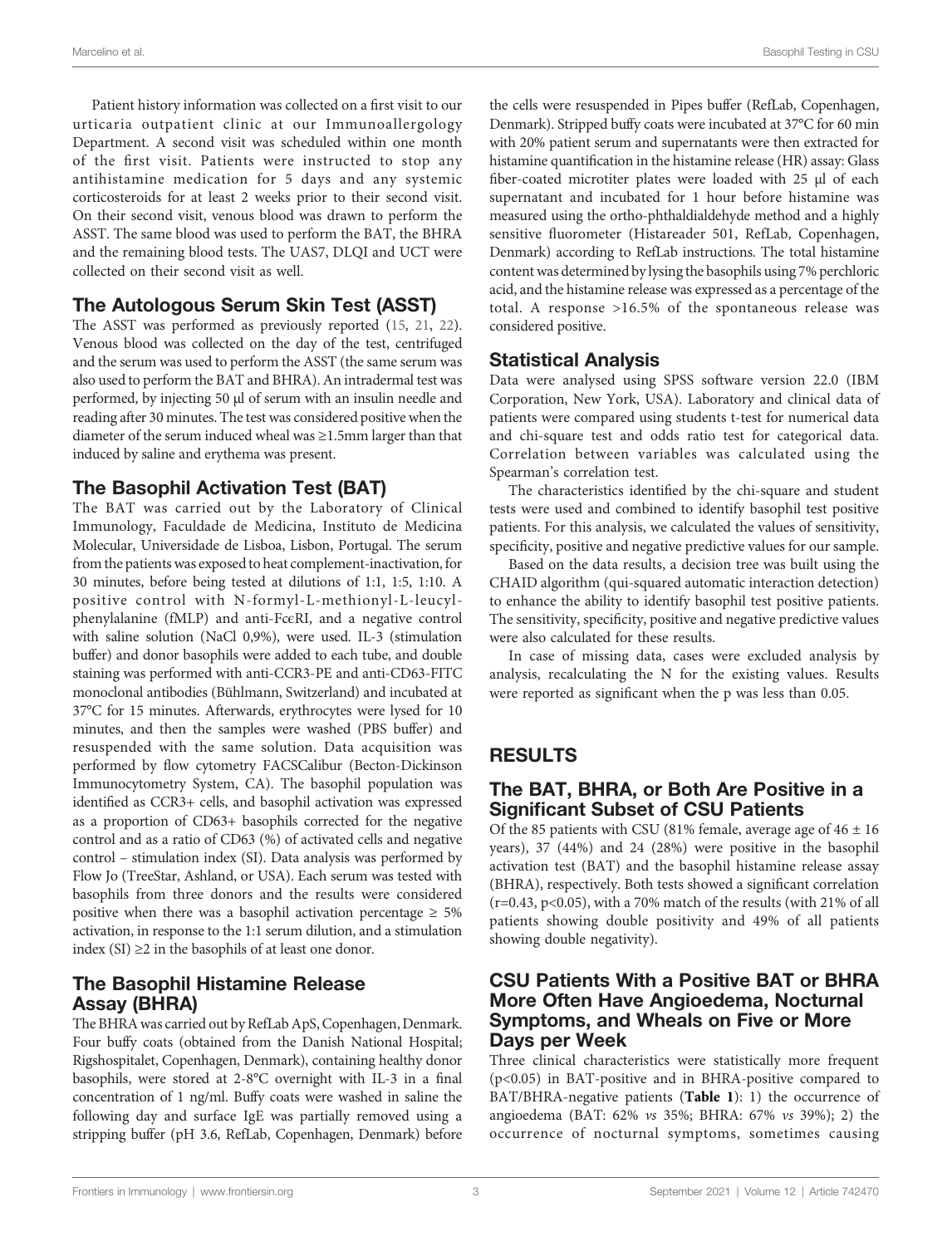<span id="page-3-0"></span>premature awakening (BAT: 70% vs 50%; BHRA: 79% vs 51%); and 3) the presence of symptoms on at least five days per week (BAT: 92% vs 65%; BHRA: 92% vs 70%).

#### CSU Patients With a Positive BAT or BHRA Have Higher Disease Activity and Impact, as Well as Higher Rates of Uncontrolled Disease

BAT-positive and BHRA-positive CSU patients had significantly higher disease activity as assessed by the UAS7 (p<0.05): 21.1  $\pm$ 9.7 *vs* 15.7  $\pm$  10.6 for the BAT; and 22.2  $\pm$  8.3 *vs* 16.4  $\pm$  10.9 for the BHRA ([Table 2](#page-4-0)). UAS7 values correlated ( $p<0.05$ ), albeit weakly, with basophil activation in the BAT (r=0.130) and BHRA (r=0.230); the higher the disease activity, the greater the degree of basophil activation.

Disease impact, i.e. quality of life impairment assessed with the DLQI, was higher in CSU patients with a positive BAT or BHRA (p<0.05):  $9.3 \pm 6.8$  vs  $6.5 \pm 5.6$  for the BAT; and  $10.3 \pm 6.1$  $vs$  6.7  $\pm$  6.1 for the BHRA. CSU patients with a positive BAT or BHRA showed lower levels of disease control, as assessed by the UCT (p<0.05): 7.8  $\pm$  4.1 *vs* 9.3  $\pm$  3.9 for the BAT, and 7.7  $\pm$  3.9 *vs*  $9.0 \pm 4.1$  for the BHRA.

#### CSU Patients With a Positive BAT/BHRA Have Lower Levels of Total Serum IgE and Higher Rates of Thyroid Autoantibodies

BAT-positive and BHRA-positive CSU patients had significantly lower levels of total serum IgE as compared to negative patients  $(p<0.05)$ : 91 ± 91 *vs* 395 ± 961 U/mL and 74 ± 69 *vs* 335 ± 858 U/ ml, respectively ([Table 2](#page-4-0)). In fact, the rate of CSU patients with a total serum IgE below 30 U/mL was significantly higher in BATpositive and BHRA-positive patients (p<0.05): 41% vs 9% and 38% vs 17%, respectively (Table 1).

The rates of patients with autoantibodies to thyroid peroxidase (IgG-anti-TPO) or to thyroglobulin (IgG-anti-Tg) were higher in BAT-positive or BHRA-positive CSU patients, although this was not statistically significant: 35% vs 19% for the BAT, and 38% vs 22% for BHRA (Table 1). Also, the ratio of IgG-anti-TPO to total serum IgE was higher in BAT or BHRA positive patients:  $5.7 \pm 16.4$  vs  $0.2 \pm 1.0$  for the BAT (p<0.05), and 6.2  $\pm$  17.1 *vs* 1.2  $\pm$  7.1 for the BHRA (p=0.192; **[Table 2](#page-4-0)**).

#### Autologous Serum Skin Testing Does Not Improve Patient Profiling by Basophil Testing

Basophil test-positive patients who also tested positive in the autologous serum skin test (ASST), when compared to those who were negative for both, showed a similar profile to the comparison between patients who were basophil test-positive and basophil test-negative, regardless of their ASST result, i.e. higher disease activity (UAS7 22.3  $\pm$  9.5 *vs* 15.0  $\pm$  10.3, p<0.05), higher disease impact (DLQI 9.7  $\pm$  7.6 vs 6.2  $\pm$  5.6, p<0.05), lower disease control (UCT 7.3  $\pm$  4.2 *vs* 9.8  $\pm$  3.4, p<0.05), lower total serum IgE (85.6  $\pm$  97.8 *vs* 455.1  $\pm$  1090.5, p<0.05), and higher ratio of IgG-anti-TPO to total serum IgE  $(3.0 \pm 6.7 \text{ vs } 0.3 \pm 1.1,$ p<0.05). The combined use of basophil and autologous serum

|                                                                                                                                                                                                                                                                                                                                                                                  |              |                | БAТ         |                              |               |                | BHRA        |                        |
|----------------------------------------------------------------------------------------------------------------------------------------------------------------------------------------------------------------------------------------------------------------------------------------------------------------------------------------------------------------------------------|--------------|----------------|-------------|------------------------------|---------------|----------------|-------------|------------------------|
|                                                                                                                                                                                                                                                                                                                                                                                  | + BAT (n=37) | BAT (n=48)     | Chi-square  | Odds ratio                   | + BHRA (n=24) | BHRA (n=61)    | Chi-square  | Odds ratio             |
| Positive ASST                                                                                                                                                                                                                                                                                                                                                                    | 23/37 (62%)  | 7/48 (15%)     | p<0.05      | 9.622 (3.397-27.254)         | 13/24 (54%)   | 7/61 (28%)     | p < 0.05    | $3.059(1.149 - 8.140)$ |
| Male Gender                                                                                                                                                                                                                                                                                                                                                                      | 7/37 (19%)   | 9/48 (19%)     | $0 = 0.984$ | 1.011 (0.338-3.027)          | 4/24 (17%)    | 2/61 (20%)     | $0 = 0.75C$ | 0.817 (0.235-2.837)    |
| Presence of angioedema                                                                                                                                                                                                                                                                                                                                                           | 23/37 (62%)  | 7/48 (35%)     | p<0.05      | 2.996 (1.231-7.292)          | 6/24 (67%)    | 24/61 (39%)    | p<0.05      | $3.083(1.143 - 8.315)$ |
| Presence of nocturnal CSU symptoms                                                                                                                                                                                                                                                                                                                                               | 26/37 (70%)  | 24/48 (50%)    | p<0.05      | 2.364 (0.957-5.837)          | (9/24 (79%)   | (51%)<br>31/61 | p<0.05      | 3.677 (1.217-11.110)   |
| Symptoms for ≥5 days/week                                                                                                                                                                                                                                                                                                                                                        | 34/37 (92%)  | 31/48 (65%)    | p<0.05      | 6.215 (1.660-23.274)         | 22/24 (92%)   | 43/61 (70%)    | p<0.05      | 4.605 (0.979-21.664)   |
| CSU for >6 months prior to the ASST                                                                                                                                                                                                                                                                                                                                              | 33/37 (89%)  | 44/48 (92%)    | $p = 0.698$ | 0.750 (0.175-3.222)          | 22/24 (92%)   | 55/61 (90%)    | $p=0.831$   | 1.200 (0.225-6.406)    |
| Hives duration >5 hours                                                                                                                                                                                                                                                                                                                                                          | 18/37 (49%)  | 8/48 (38%)     | $p = 0.302$ | 1.579 (0.661-3.769)          | 13/24 (54%)   | 23/61 (37%)    | $p = 0.167$ | .953 (0.751-5.076)     |
| Presence of anti-TPO/Tg autoantibodies                                                                                                                                                                                                                                                                                                                                           | 13/37 (35%)  | $(9/47)$ (19%) | $p=0.098$   | 2.287 (0.848-6.165)          | 9/24(38%)     | 13/60 (22%)    | $p = 0.136$ | 2.169 (0.775-6.074)    |
| Presence of FT4/TSH abnormalities                                                                                                                                                                                                                                                                                                                                                | 7/37 (19%)   | 3/47 (6%)      | $0 - 0.078$ | 3.422 (0.819-14.299)         | $3/24$ (13%)  | 7/60 (12%)     | $p = 0.915$ | 1.082 (0.255-4.583)    |
| Presence of ANA/anti-dsDNA autoantibodies                                                                                                                                                                                                                                                                                                                                        | 5/34 (15%)   | 4/47 (9%)      | $0 = 0.381$ | 1.853 (0.459-7.490)          | 2/23 (9%)     | 7/58 (12%)     | $p = 0.663$ | 0.694 (0.133-3.619)    |
| Presence of altered C3                                                                                                                                                                                                                                                                                                                                                           | 2/33 (6%)    | 4/46 (9%)      | $5 = 0.663$ | 0.677 (0.117-3.936)          | 3/23 (13%)    | 3/56 (5%)      | $0 - 0.208$ | 2.842 (0.528-15.303)   |
| Presence of altered C4                                                                                                                                                                                                                                                                                                                                                           | 0/33 (0%)    | 2/46 (4%)      | $0 - 0.225$ | 0.957 (0.899-1.017)          | 0/23(0%)      | 2/56 (4%)      | $D = 0.374$ | $0.965(0.918 - 1.014)$ |
| Presence of altered CH50                                                                                                                                                                                                                                                                                                                                                         | 7/32 (22%)   | 9/45 (20%)     | $p = 0.842$ | $.120(0.368-3.404)$          | 5/23 (22%)    | 1/54 (20%)     | $p = 0.790$ | 1.176 (0.356-3.891)    |
| lgE<30 U/mL                                                                                                                                                                                                                                                                                                                                                                      | 5/37 (41%)   | 4/47 (9%)      | p<0.05      | $(2.330)$ $(2.171 - 24.745)$ | (38%)<br>9/24 | 0/60 (17%)     | p<0.05      | 3.000 (1.030-8.742)    |
| BAT, basophil activation test; BHRA, basophil inistamine release essay; ASST, autologous serum skin test; CSU, chronic spontaneous urticaria; anti-thyroperoxidase; anti-Tg, anti-thyroglobulin; fT4, fee thyroxine; TSH, thyr<br>stimulating hormone; ANA, antinuclear antibody; anti-dsDNA, anti-double<br>Bold values highlight statistical significant values i.e. p < 0.05. |              | stranded DNA   |             |                              |               |                |             |                        |
|                                                                                                                                                                                                                                                                                                                                                                                  |              |                |             |                              |               |                |             |                        |

TABLE 1 | Patients clinical and laboratorial data, according to the BAT and BHRA test result.

TABLE 1 | Patients clinical

and laboratorial data, according to the BAT and

result.

**BHRA** test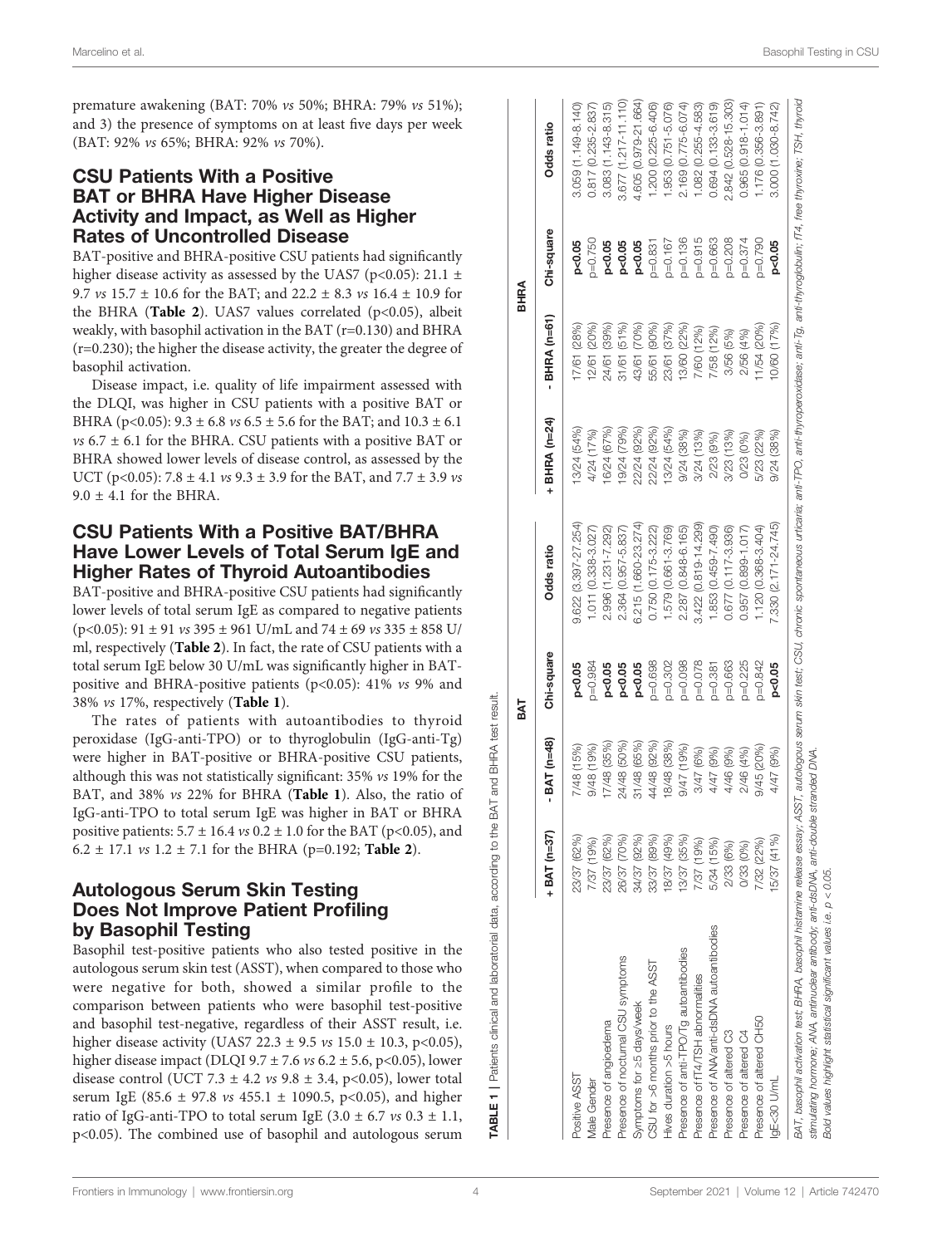|                              | <b>BAT</b>     |                 |                     | <b>BHRA</b>     |                 |                     |  |
|------------------------------|----------------|-----------------|---------------------|-----------------|-----------------|---------------------|--|
|                              | $+$ BAT (n=37) | - BAT (n=48)    | <b>Student test</b> | $+$ BHRA (n=24) | - BHRA $(n=61)$ | <b>Student test</b> |  |
| Age (years)                  | $44 + 15$      | $47 + 17$       | $p=0.332$           | $45 + 16$       | $46 + 16$       | p=0.977             |  |
| UAS7 (mean $\pm$ SD)         | $21.1 \pm 9.7$ | $15.7 \pm 10.6$ | p<0.05              | $22.2 \pm 8.3$  | $16.4 \pm 10.9$ | p<0.05              |  |
| $DLQI$ (mean $\pm$ SD)       | $9.3 \pm 6.8$  | $6.5 \pm 5.6$   | p<0.05              | $10.3 \pm 6.1$  | $6.7 \pm 6.1$   | p<0.05              |  |
| $UCT$ (mean $\pm$ SD)        | $7.8 + 4.1$    | $9.3 + 3.9$     | p<0.05              | $7.7 + 3.9$     | $9.0 + 4.1$     | p<0.05              |  |
| Total serum IgE (U/mL)       | $91 + 91$      | $395 + 961$     | p<0.05              | $74 + 69$       | $335 + 858$     | p<0.05              |  |
|                              | $+$ BAT (n=37) | $-BAT (n=47)$   | Student test        | $+$ BHRA (n=24) | $-BHRA$ (n=61)  | Student test        |  |
| Ratio IgG-anti-TPO/Total IgE | $5.7 \pm 16.4$ | $0.2 + 1.0$     | p<0.05              | $6.2 \pm 17.1$  | $1.2 + 7.1$     | $p=0.192$           |  |

<span id="page-4-0"></span>**TABLE 2** | Patients clinical and laboratorial data, according to the BAT and BHRA test result.

BAT, basophil activation test; BHRA, basophil histamine release essay; UAS7, urticaria activity score 7; DLQI, dermatological life quality index; UCT, urticaria control test. Bold values highlight statistical significant values i.e.  $p < 0.05$ .

skin testing identified the same features in double positive patients, as compared to those linked to positive basophil testing only (Table 3).

#### The ASST, by Itself, Is Not a Good Predictor of a Positive Basophil Test

Of the 85 CSU patients we investigated, 30 (35%) had a positive autologous skin test (ASST+). The ASST showed a weak correlation with the BAT ( $r=0.37$ ,  $p<0.05$ ) and with the BHRA ( $r=0.29$ ,  $p<0.05$ ). The probability (sensitivity) for a positive ASST to identify a patient with a positive BAT or BHRA was 62% and 56%, respectively.

#### The ASST, Combined With Other Clinical and Routine Laboratory Markers, Can Help to Select Patients for Basophil Testing

Next, we tested if the clinical features and laboratory markers linked to a positive BAT or BHRA predicted which patients would have a positive basophil test. By themselves, the sensitivity and specificity of angioedema, nocturnal wheals, wheals on five or more days per week, low IgE, elevated thyroid autoantibodies and high disease activity ranged from 29% to 89% and 35% to 90% for predicting a positive BAT or BHRA, respectively ([Table 4](#page-5-0)).

TABLE 3 | Positive predictive value, negative predictive value, sensitivity, and specificity of a positive basophil test (BAT or BHRA) according to patients' characteristics.

| Patients' characteristics | <b>Positive</b><br>predictive<br>value | <b>Negative</b><br>predictive<br>value | <b>Sensitivity</b> | <b>Specificity</b> |
|---------------------------|----------------------------------------|----------------------------------------|--------------------|--------------------|
| $ASST(+)$                 | 80.0                                   | 61.8                                   | 53.3               | 85.0               |
| UAS7>16                   | 59.6                                   | 55.3                                   | 62.2               | 52.5               |
| Angioedema                | 62.5                                   | 55.6                                   | 55.6               | 62.5               |
| Nocturnal symptoms        | 62.0                                   | 60.0                                   | 68.9               | 52.5               |
| >5 days/week              | 60.6                                   | 73.7                                   | 88.9               | 35.0               |
| Anti-TG/TPO               | 59.1                                   | 48.4                                   | 28.9               | 76.9               |
| TSIgE<30                  | 78.9                                   | 53.8                                   | 33.3               | 89.7               |
| TSIgE<30 + Anti-TG/TPO    | 100.0                                  | 52.0                                   | 20.0               | 100                |
| $ASST(+) + Angioedema$    | 86.4                                   | 58.7                                   | 42.2               | 92.5               |
| $ASST(+) + Anti-TG/TPO$   | 90.0                                   | 50.7                                   | 20.0               | 97.4               |
| $ASST(+) + TSlgE<30$      | 100.0                                  | 54.2                                   | 26.7               | 100.0              |

ASST, autologous serum skin test; anti-TPO, anti-thyroperoxidase; anti-Tg, antithyroglobulin; UAS7, urticaria activity score 7; TSIgE, Total serum IgE in (U/mL).

When the ASST was combined with angioedema, elevated thyroid autoantibodies or low IgE, it predicted a positive basophil test (either BAT or BHRA) with 92.5%, 97.4% and 100% specificity, respectively. In addition, patients with low IgE and elevated thyroid autoantibodies also had 100% specificity of identifying a positive basophil test. These combinations, however, showed low sensitivities, excluding many basophil test-positive patients.

To optimize the identification of patients with a positive basophil test (either BAT or BHRA), a decision tree was built using the CHAID algorithm (qui-squared automatic interaction detection). Applying the decision tree, the CSU patients were sequentially divided according to their clinical characteristics, until a final branch, after which patients were labelled as having either a positive basophil test or a negative basophil test ([Figure 1](#page-5-0)).

Comparing the patients who were identified by this decision tree as being basophil test positive or negative with the actual BAT and BHRA results, we calculated that this decision tree showed a sensitivity of 76.7% and a specificity of 64.3% for correctly identifying the basophil test result of the patients.

## **DISCUSSION**

The results of the CORSA study show that basophil test-positive patients (either BAT or BHRA) represent a distinct subset of CSU patients, with characteristics of TIIbaiCSU detailed by the recent PURIST study [\(4\)](#page-7-0).

In our cohort, 44% and 28% of the patients were BAT-positive and BHRA-positive, respectively. This this is expected, as most studies report basophil test-positive results in 25% to 45% of the cases ([8](#page-7-0), [9,](#page-7-0) [23](#page-7-0)–[25\)](#page-7-0), with some studies going as high as 64% ([26\)](#page-7-0). However, even though our BAT and BHRA tests showed significant correlation and a 70% match in the results, this correlation was not perfect. The precise reason for this mismatch is currently unknown, however, not unexpected.

There are few studies directly comparing the two basophil tests in CSU. A previous study by our Department evaluated the correlation between ASST and BAT positivity in 48 CSU patients, and found a correlation coefficient of 0.79 [\(27](#page-7-0)). A study by Altrich et al. calculated a correlation coefficient between both tests of r=0.54, even though the concordance (positive versus negative) was high (75%); which is similar to the results presented in this study ([28\)](#page-7-0).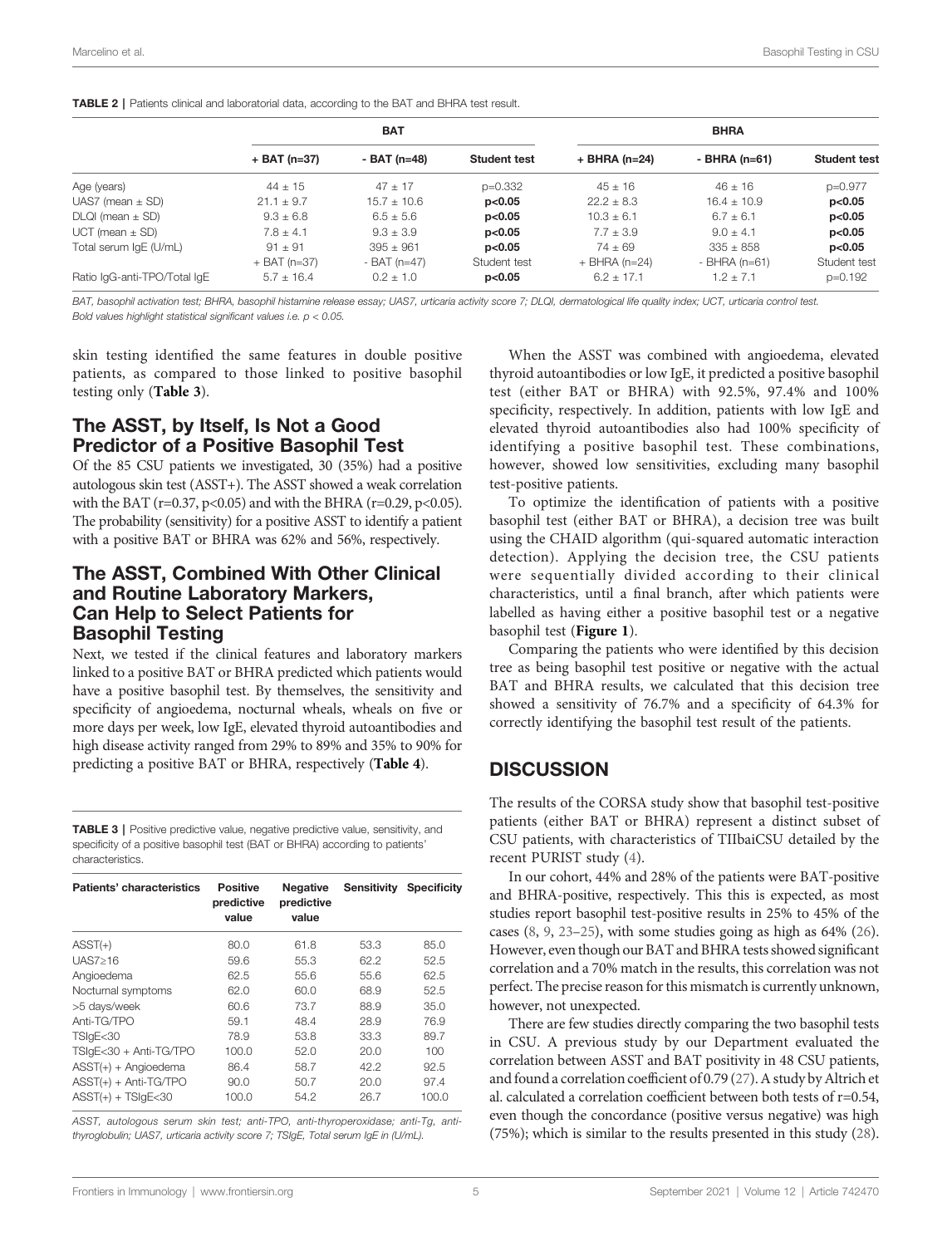#### <span id="page-5-0"></span>TABLE 4 | Patients clinical and laboratorial data, according to ASST plus basophil test double-positivity or double-negativity.

| <b>ASST and basophil test</b><br>double-positive<br>patients (n=24) | <b>ASST and basophil</b><br>test double-negative<br>patients (n=36) | Chi-square | Odds ratio             | <b>Student test</b> |
|---------------------------------------------------------------------|---------------------------------------------------------------------|------------|------------------------|---------------------|
| 3(13%)                                                              | 7 (19%)                                                             | $p=0.480$  | $0.592(0.137 - 2.560)$ |                     |
| 19 (79%)                                                            | 12 (33%)                                                            | p<0.05     | 7.600 (2.279-25.345)   |                     |
| 17 (71%)                                                            | 16 (44%)                                                            | p<0.05     | 3.036 (1.012-9.107)    |                     |
| 23 (96%)                                                            | 23 (64%)                                                            | p<0.05     | 13.000 (1.569-107.708) |                     |
| 16 (67%)                                                            | 13 (36%)                                                            | p<0.05     | 3.538 (1.193-10.499)   |                     |
| 9(38%)                                                              | 10 (28%)                                                            | $p=0.471$  | 1.500 (0.497-4.528)    |                     |
| 5(21%)                                                              | 3(8%)                                                               | p=0.177    | 2.807 (0.602-13.091)   |                     |
| Presence of ANA/anti-dsDNA autoantibodies<br>2(8%)                  | 4 (11%)                                                             | p=0.780    | 0.775 (0.130-4.633)    |                     |
| 12 (50%)                                                            | 4 (11%)                                                             | p<0.05     | 7.750 (2.084-28.815)   |                     |
| $22.3 \pm 9.5$                                                      | $15.0 \pm 10.3$                                                     |            |                        | p<0.05              |
| $9.7 \pm 7.6$                                                       | $6.2 \pm 5.6$                                                       |            |                        | p<0.05              |
| $7.3 \pm 4.2$                                                       | $9.8 \pm 3.4$                                                       |            |                        | p<0.05              |
| $85.6 \pm 97.8$                                                     | $455.1 \pm 1090.5$                                                  |            |                        | p<0.05              |
| $3.0 \pm 6.7$                                                       | $0.3 \pm 1.1$                                                       |            |                        | p<0.05              |
|                                                                     |                                                                     |            |                        |                     |

ASST, autologous serum skin test; CSU, chronic spontaneous urticaria; anti-TPO, anti-thyroperoxidase; anti-Tg, anti-thyroglobulin; fT4, free thyroxine; TSH, thyroid stimulating hormone; ANA, antinuclear antibody; anti-dsDNA, anti-double stranded DNA; UAS7, urticaria activity score 7; DLQI, dermatological life quality index; UCT, urticaria control test. Bold values highlight statistical significant values i.e.  $p < 0.05$ .

Another study, byYasnowsky and co-workers, showed a correlation of r=0.6, although in this case the BAT test was evaluated using CD203c expression, which may have influenced these results [\(29\)](#page-7-0). Szegedi and colleagues published results with a higher degree of correlation: r=0.91 when an atopic donor was used and r=0.7 when a non-atopic donor was used [\(30\)](#page-7-0). However, these results highlight an important caveat; the correlation between basophil test results can change significantly with the characteristics of the donor of the basophils used. Additionally, in Szegedi's study, the same atopic and non-atopic donor were used for all the tests. In our study, different

donors were used for the BAT and the BHRA, which can further explain the correlation discrepancies.

Not only do the BAT and BHRA use different techniques, which can impact the degree of basophil activation, it is hard to quantify the impact of using different basophil donors. This is also true for the tests individually. In the BAT and BHRA, the same serum tested at the same time with different donors, produces different degrees of basophil activation. The basophil test (BAT and BHRA) and ASST mismatch, on the other hand, was expected and has been described in the literature [\(24,](#page-7-0) [28](#page-7-0)–[32\)](#page-7-0).

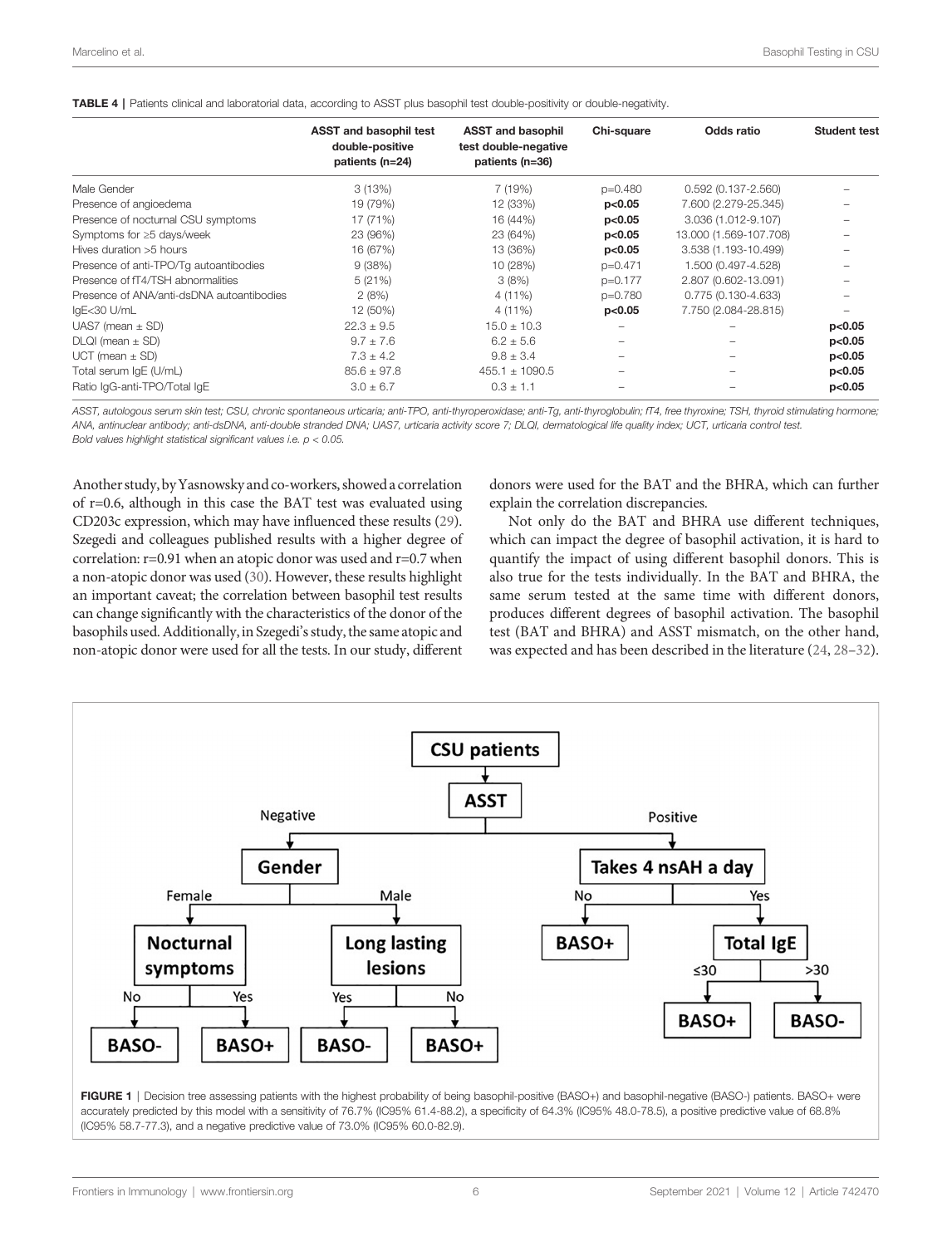The recent PURIST study, the first study to identify TIIbaiCSU patients using all three defining tests, provided important evidence of the distinctive characteristics of these patients. It showed that this patient subgroup presented higher disease activity (i.e. UAS7), lower total serum IgE, higher rates of thyroid autoantibodies and a higher IgG-anti-TPO to total serum IgE ratio [\(4\)](#page-7-0). The results of the CORSA study show that our basophil test-positive patients exhibit a phenotype that is distinct from that of our basophil test-negative patients, and which is in agreement with the TIIbaiCSU profile of the patients of the PURIST study. Our basophil test-positive patients presented higher disease activity (UAS7), higher disease impact (DLQI), lower disease control (UCT), lower total serum IgE, higher rates of thyroid autoantibodies and a higher IgG-anti-TPO to total serum IgE ratio.

However, these results were based solely on basophil testing, one of the three tests required to identify TIIbaiCSU. Therefore, we reanalysed the phenotypes after adding the ASST (a second criterion for TIIbaiCSU). The results remained unchanged. This suggests that the basophil test is the more significant test for identifying patients with this more severe phenotype. In fact, most previous studies, which reported higher disease severity ([24,](#page-7-0) [25\)](#page-7-0), lower disease control [\(11](#page-7-0)), elevated thyroid autoantibodies ([9,](#page-7-0) [14,](#page-7-0) [28](#page-7-0)), a non-response or slower response to omalizumab, and a better response to cyclosporin ([8](#page-7-0)–[11\)](#page-7-0), based their findings on a single basophil test (BAT or BHRA) and not on all three tests needed to identify TIIbaiCSU. This makes the case for why basophil testing is so important for evaluating CSU patients for type IIb autoimmunity and how it can help to identify cases of severe CSU early on.

Using both the BAT and the BHRA, we were also able to identify novel clinical characteristics of basophil test-positive patients. The CORSA study basophil test-positive patients showed a higher frequency of angioedema, nocturnal symptoms, and wheals on five or more days per week; characteristics which may have influenced the poorer results on the UAS7, DLQI and UCT scores.

Despite its relevance, basophil testing meets real challenges as a solution for widespread implementation for all CSU patients, namely in terms of its availability, cost, and the high prevalence of CSU in the population. Identifying markers of basophil test-positive patients would be of great use in clinical practice, as they could select the best group of patients in whom to perform the test.

The ASST, the first attempt at such a marker, proved insufficient ([1,](#page-7-0) [4](#page-7-0)). Our results confirm this and show a sensitivity of only 53% at identifying BAT+ and/or BHRA+ patients. In an attempt to improve these results, we used combinations of the ASST with the characteristics we identified in our basophil test-positive patients. ASST-positive patients with simultaneous presence of thyroid autoantibodies or a total serum IgE<30, showed a ≈100% probability (specificity) of having a positive basophil test. The combination of total serum IgE<30 and the presence of thyroid autoantibodies also showed 100% specificity. However, these combinations showed a very low sensitivity, and would leave out more basophil test-positive patients than the ASST.

A stepwise approach, employing a decision tree, using the characteristics associated with basophil test positivity, correctly identified most of our patients: it correctly identified 33 of 48 basophil test-positive patients and 27 of 37 basophil test-negative patients. This decision tree is easy to use and easily replicable and can be a promising tool to many physicians treating CSU patients. By this model, restricting the patients tested with a basophil test to those indicated, a physician could: 1) significantly reduce the number of patients in whom to ask for a basophil test to a costeffective number, and 2) increase the number of positive basophil tests from the 25-45% average described in the literature for the whole CSU population, to about 70%.

This study has some limitations. It has a limited number of patients, from a single center, and these findings were not tested in a control group. There is a need for further studies to determine why TIIbaiCSU or a basophil-positive patient presents with more severe CSU, lower IgE, and higher thyroid autoantibodies. In addition, these findings need to be corroborated by future studies in larger and more diverse patient populations, and the proposed decision tree should be looked at as an initial attempt to identify basophilpositive patients, to be perfected by future studies. The identification of additional easily available clinical/laboratory parameters and their insertion in the model might be useful to increase the specificity and sensitivity of this algorithm.

In conclusion, basophil testing identifies a distinct subset of CSU patients, consistent with TIIbaiCSU. Using clinical and laboratory characteristics of TIIbaiCSU, it is possible to identify patients who are likely to have a positive basophil test, allowing for a more patient-specific approach to CSU patients in the future and a more cost-effective use of the basophil tests.

# DATA AVAILABILITY STATEMENT

The datasets presented in this article are not readily available because it requires authorization by ethics committee. Requests to access the datasets should be directed to corresponding author JM.

# ETHICS STATEMENT

The studies involving human participants were reviewed and approved by Comissão de É tica do Centro Hospitalar Universitário Lisboa Norte e Centro Académico Médico de Lisboa (Ethics Committee authorization references 129/17 and 339/19). The patients/participants provided their written informed consent to participate in this study.

# AUTHOR CONTRIBUTIONS

JM, KB, PS, and MM contributed to conception and design of the study. JM, PS, and KB organized the database, performed the statistical analysis. JM and MM wrote the first draft of the manuscript. KB, PS, MS, IW, JS, SA, AW, CC, and MP-B wrote sections of the manuscript. All authors contributed to the article and approved the submitted version.

## FUNDING

All of the costs for this study were supported by our institutions, without external funding.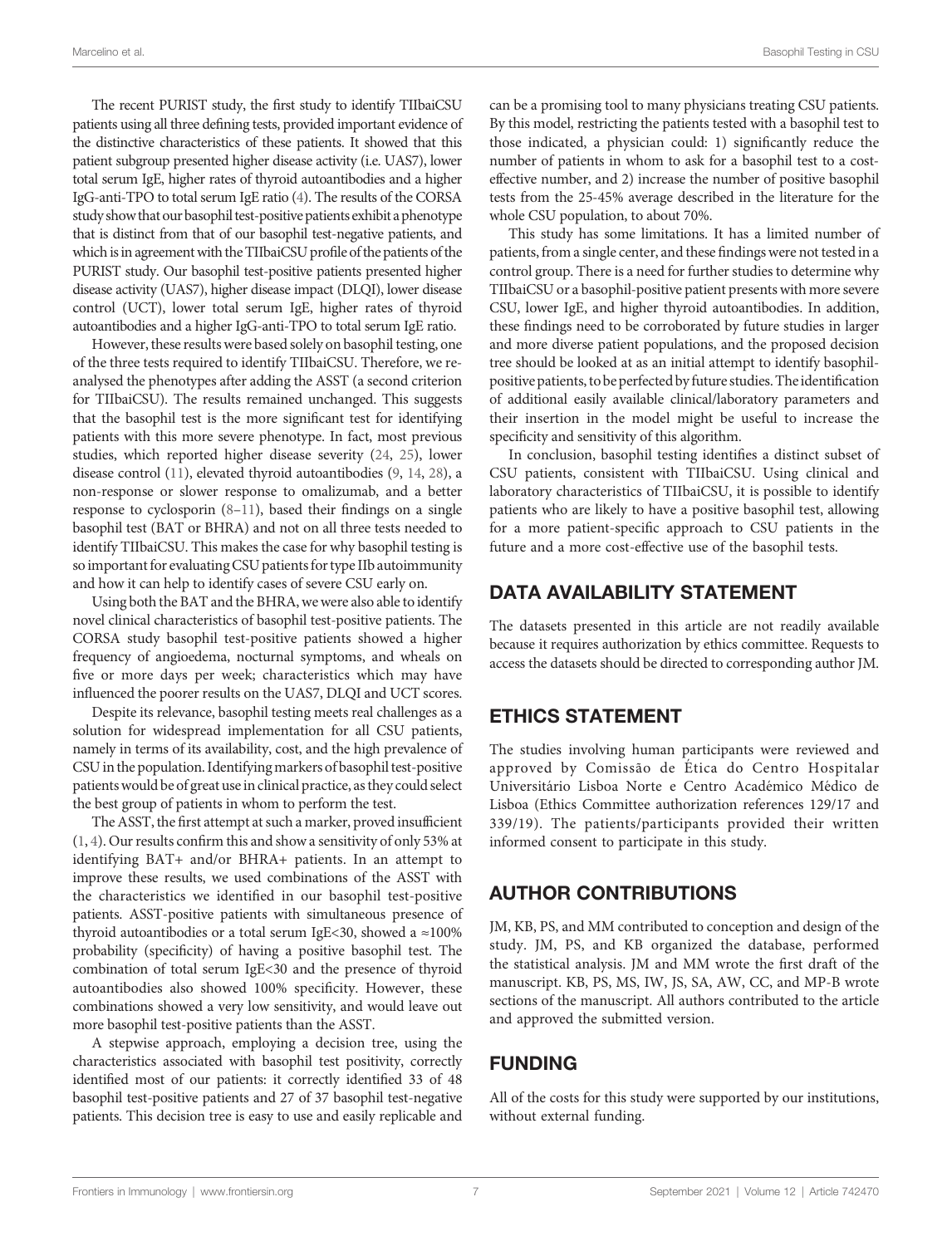# <span id="page-7-0"></span>**REFERENCES**

- 1. Zuberbier T, Aberer W, Asero R, Abdul Latiff AH, Baker D, Ballmer-Weber B, et al. The EAACI/GA²LEN/EDF/WAO Guideline for the Definition, Classification, Diagnosis and Management of Urticaria. Allergy (2018) 73:1393–414. doi: [10.1111/all.13397](https://doi.org/10.1111/all.13397)
- 2. Kolkhir P, Church MK, Weller K, Metz M, Schmetzer O, Maurer M. Autoimmune Chronic Spontaneous Urticaria: What We Know and What We do Not Know. J Allergy Clin Immunol (2017) 139:1772–81. doi: [10.1016/](https://doi.org/10.1016/j.jaci.2016.08.050) [j.jaci.2016.08.050](https://doi.org/10.1016/j.jaci.2016.08.050)
- 3. Kolkhir P, Church MK, Weller K, Metz M, Schmetzer O, Maurer M. Reply. J Allergy Clin Immunol (2018) 141:1166–7. doi: [10.1016/j.jaci.2017.09.010](https://doi.org/10.1016/j.jaci.2017.09.010)
- 4. Schoepke N, Asero R, Ellrich A, Ferrer M, Gimenez-Arnau A, Grattan C EH, et al. Biomarkers and Clinical Characteristics of Autoimmune Chronic Spontaneous Urticaria: Results of the PURIST Study. Allergy (2019) 74:2427–36. doi: [10.1111/all.13949](https://doi.org/10.1111/all.13949)
- 5. Deza G, March-Rodríguez A, Sánchez S, Ribas-Llauradó C, Soto D, Pujol RM, et al. Relevance of the Basophil High-Affinity IgE Receptor in Chronic Urticaria: Clinical Experience From a Tertiary Care Institution. J Allergy Clin Immunol Pract (2019) 7:1619–26. doi: [10.1016/j.jaip.2019.01.026](https://doi.org/10.1016/j.jaip.2019.01.026)
- 6. Baumann K, Marcelino J, Skov PS, Santos M, Wyroslak I, Scheffel J, et al. Autologous Serum Skin Test Reactions in Chronic Spontaneous Urticaria Differ From Heterologous Cell Reactions. J Eur Acad Dermatol Venereol (2021) 35(6):1338–45. doi: [10.1111/jdv.17131](https://doi.org/10.1111/jdv.17131)
- 7. Konstantinou GN, Asero R, Ferrer M, Knol EF, Maurer M, Raap U, et al. EAACI Taskforce Position Paper: Evidence for Autoimmune Urticaria and Proposal for Defining Diagnostic Criteria. Allergy (2013) 68:27–36. doi: [10.1111/all.12056](https://doi.org/10.1111/all.12056)
- 8. Gericke J, Metz M, Ohanyan T, Weller K, Altrichter S, Skov PS, et al. Serum Autoreactivity Predicts Time to Response to Omalizumab Therapy in Chronic Spontaneous Urticaria. J Allergy Clin Immunol (2017) 139:1059– 61. doi: [10.1016/j.jaci.2016.07.047](https://doi.org/10.1016/j.jaci.2016.07.047)
- 9. Iqbal K, Bhargava K, Skov PS, Falkencrone S, Grattan CE. A Positive Serum Basophil Histamine Release Assay Is a Marker for Ciclosporin-Responsiveness in Patients With Chronic Spontaneous Urticaria. Clin Transl Allergy (2012) 2:19. doi: [10.1186/2045-7022-2-19](https://doi.org/10.1186/2045-7022-2-19)
- 10. Palacios T, Stillman L, Borish L, Lawrence M. Lack of Basophil CD203c-Upregulating Activity as an Immunological Marker to Predict Response to Treatment With Omalizumab in Patients With Symptomatic Chronic Urticaria. J Allergy Clin Immunol Pract (2016) 4:529–30. doi: [10.1016/j.jaip.2015.11.025](https://doi.org/10.1016/j.jaip.2015.11.025)
- 11. Endo T, Toyoshima S, Hayama K, Tagui M, Niwa Y, Ito M, et al. Relationship Between Changes in the 7-Day Urticaria Activity Score After Treatment With Omalizumab and the Responsiveness of Basophils to Fceri Stimulation in Patients With Chronic Spontaneous Urticaria. Asia Pac Allergy (2020) 10:e12. doi: [10.5415/apallergy.2020.10.e12](https://doi.org/10.5415/apallergy.2020.10.e12)
- 12. Fricke J, Á vila G, Keller T, Weller K, Lau S, Maurer M, et al. Prevalence of Chronic Urticaria in Children and Adults Across the Globe: Systematic Review With Meta-Analysis. Allergy (2020) 75:423–32. doi: [10.1111/all.14037](https://doi.org/10.1111/all.14037)
- 13. Maurer M, Church MK, Marsland AM, Sussman G, Siebenhaar F, Vestergaard C, et al. Questions and Answers in Chronic Urticaria: Where do We Stand and Where do We Go? J Eur Acad Dermatol Venereol (2016) 30 Suppl 5:7–15. doi: [10.1111/jdv.13695](https://doi.org/10.1111/jdv.13695)
- 14. Grattan CE, O'Donnell BF, Francis DM, Niimi N, Barlow RJ, Seed PT, et al. Randomized Double-Blind Study of Cyclosporin in Chronic 'Idiopathic' Urticaria. Br J Dermatol (2000) 143:365–72. doi: [10.1046/j.1365-](https://doi.org/10.1046/j.1365-2133.2000.03664.x) [2133.2000.03664.x](https://doi.org/10.1046/j.1365-2133.2000.03664.x)
- 15. Konstantinou GN, Asero R, Maurer M, Sabroe RA, Schmid-Grendelmeier P, Grattan CE. EAACI/GA(2)LEN Task Force Consensus Report: The Autologous Serum Skin Test in Urticaria. Allergy (2009) 64::1256–68. doi: [10.1111/j.1398-](https://doi.org/10.1111/j.1398-9995.2009.02132.x) [9995.2009.02132.x](https://doi.org/10.1111/j.1398-9995.2009.02132.x)
- 16. Maurer M, Metz M, Bindslev-Jensen C, Bousquet J, Canonica GW, Church MK, et al. Definition, Aims, and Implementation of GA²LEN Urticaria Centers of Reference and Excellence. Allergy (2016) 71:1210–8. doi: [10.1111/all.12901](https://doi.org/10.1111/all.12901)
- 17. Mathias SD, Crosby RD, Zazzali JL, Maurer M, Saini SS. Evaluating the Minimally Important Difference of the Urticaria Activity Score and Other Measures of Disease Activity in Patients With Chronic Idiopathic Urticaria. Ann Allergy Asthma Immunol (2012) 108:20–4. doi: [10.1016/j.anai.2011.09.008](https://doi.org/10.1016/j.anai.2011.09.008)
- 18. Moestrup K, Ghazanfar MN, Thomsen SF. Patient-Reported Outcomes (PROs) in Chronic Urticaria. Int J Dermatol (2017) 56:1342–8. doi: [10.1111/ijd.13668](https://doi.org/10.1111/ijd.13668)
- 19. Basra MK, Fenech R, Gatt RM, Salek MS, Finlay AY. The Dermatology Life Quality Index 1994-2007:A Comprehensive Review of Validation Data and Clinical Results. Br J Dermatol (2008) 159:997–1035. doi: [10.1111/j.1365-2133.2008.08832.x](https://doi.org/10.1111/j.1365-2133.2008.08832.x)
- 20. Weller K, Groffik A, Church MK, Hawro T, Krause K, Metz M, et al. Development and Validation of the Urticaria Control Test: A Patient-Reported Outcome Instrument for Assessing Urticaria Control. J Allergy Clin Immunol (2014) 133:1365–72. doi: [10.1016/j.jaci.2013.12.1076](https://doi.org/10.1016/j.jaci.2013.12.1076)
- 21. Yu L, Buttgereit T, Stahl Skov P, Schmetzer O, Scheffel J, Kocatürk E, et al. Immunological Effects and Potential Mechanisms of Action of Autologous Serum Therapy in Chronic Spontaneous Urticaria. J Eur Acad Dermatol Venereol (2019) 33:1747–54. doi: [10.1111/jdv.15640](https://doi.org/10.1111/jdv.15640)
- 22. Metz M, Gimenez-Arnau A, Borzova E, Grattan C, Magerl M, Maurer M. Frequency and Clinical Implications of Skin Autoreactivity to Serum Versus Plasma in Patients With Chronic Urticaria. J Allergy Clin Immunol (2009) 123:705–6. doi: [10.1016/j.jaci.2008.11.040](https://doi.org/10.1016/j.jaci.2008.11.040)
- 23. Kaplan AP. Basophil Histamine Release in Patients With Chronic Spontaneous Urticaria: Optimize or Minimize. J Allergy Clin Immunol (2019) 144:622–3. doi: [10.1016/j.jaci.2019.05.004](https://doi.org/10.1016/j.jaci.2019.05.004)
- 24. Curto-Barredo L, Yelamos J, Gimeno R, Mojal S, Pujol RM, Giménez-Arnau A. Basophil Activation Test Identifies the Patients With Chronic Spontaneous Urticaria Suffering the Most Active Disease. Immun Inflamm Dis (2016) 4:441–5. doi: [10.1002/iid3.125](https://doi.org/10.1002/iid3.125)
- 25. Netchiporouk E, Moreau L, Rahme E, Maurer M, Lejtenyi D, Ben-Shoshan M. Positive CD63 Basophil Activation Tests Are Common in Children With Chronic Spontaneous Urticaria and Linked to High Disease Activity. Int Arch Allergy Immunol (2016) 171:81–8. doi: [10.1159/000451084](https://doi.org/10.1159/000451084)
- 26. Hossein Zadeh Attar M, Merk HF, Kotliar K, Wurpts G, Röseler S, Moll-Slodowy S, et al. The CD63 Basophil Activation Test as a Diagnostic Tool for Assessing Autoimmunity in Patients With Chronic Spontaneous Urticaria. Eur J Dermatol (2019) 29:614–8. doi: [10.1684/ejd.2019.3680](https://doi.org/10.1684/ejd.2019.3680)
- 27. Costa C. Diagnóstico De Urticária Crónica Autoimune: Estudo De Activação Dos Basófilos Por Citometria De Fluxo. Lisbon: Medicine, Medical Immunology Master, Lisbon Medical School, University of Lisbon (2008). Available at: [http://hdl.handle.net/10451/1091.](http://hdl.handle.net/10451/1091)
- 28. Altrich ML, Halsey JF, Altman LC. Comparison of the In Vivo Autologous Skin Test With In Vitro Diagnostic Tests for Diagnosis of Chronic Autoimmune Urticaria. Allergy Asthma Proc (2009) 30:28–34. doi: [10.2500/aap.2009.30.3185](https://doi.org/10.2500/aap.2009.30.3185)
- 29. Yasnowsky KM, Dreskin SC, Efaw B, Schoen D, Vedanthan PK, Alam R, et al. Chronic Urticaria Sera Increase Basophil CD203c Expression. J Allergy Clin Immunol (2006) 117:1430–4. doi: [10.1016/j.jaci.2006.02.016](https://doi.org/10.1016/j.jaci.2006.02.016)
- 30. Szegedi A, Irinyi B, Gá l M, Hunyadi J, DankóK, Kiss E, et al. Significant Correlation Between the CD63 Assay and the Histamine Release Assay in Chronic Urticaria. Br J Dermatol (2006) 155:67–75. doi: [10.1111/j.1365-2133.2006.07205.x](https://doi.org/10.1111/j.1365-2133.2006.07205.x)
- 31. Tedeschi A, Lorini M, Suli C, Asero R. Serum Interleukin-18 in Patients With Chronic Ordinary Urticaria: Association With Disease Activity. Clin Exp Dermatol (2007) 32:568–70. doi: [10.1111/j.1365-2230.2007.02450.x](https://doi.org/10.1111/j.1365-2230.2007.02450.x)
- 32. Gentinetta T, Pecaric-Petkovic T, Wan D, Falcone FH, Dahinden CA, Pichler WJ, et al. Individual IL-3 Priming is Crucial for Consistent In Vitro Activation of Donor Basophils in Patients With Chronic Urticaria. J Allergy Clin Immunol (2011) 128:1227–34. doi: [10.1016/j.jaci.2011.07.021](https://doi.org/10.1016/j.jaci.2011.07.021)

Conflict of Interest: KB is employed by RefLab ApS. PS is acting as scientifi<sup>c</sup> advisor for RefLab and EP Medical. MM is or recently was a speaker and/or advisor for and/or has received research funding from Allakos, Aralez, AstraZeneca, CSL Behring, FAES, Genentech, Menarini, Novartis, Leo Pharma, Lilly, Moxie, MSD, Roche, Sanofi, UCB, and Uriach. SA is or recently was a speaker and/or advisor for and/or has received research funding from Allakos, AstraZeneca, CSL Behring, Novartis and Moxie.

The remaining authors declare that the research was conducted in the absence of any commercial or financial relationships that could be construed as a potential conflict of interest.

The handling Editor declared a past co-authorship with one of the authors MM.

Publisher's Note: All claims expressed in this article are solely those of the authors and do not necessarily represent those of their affiliated organizations, or those of